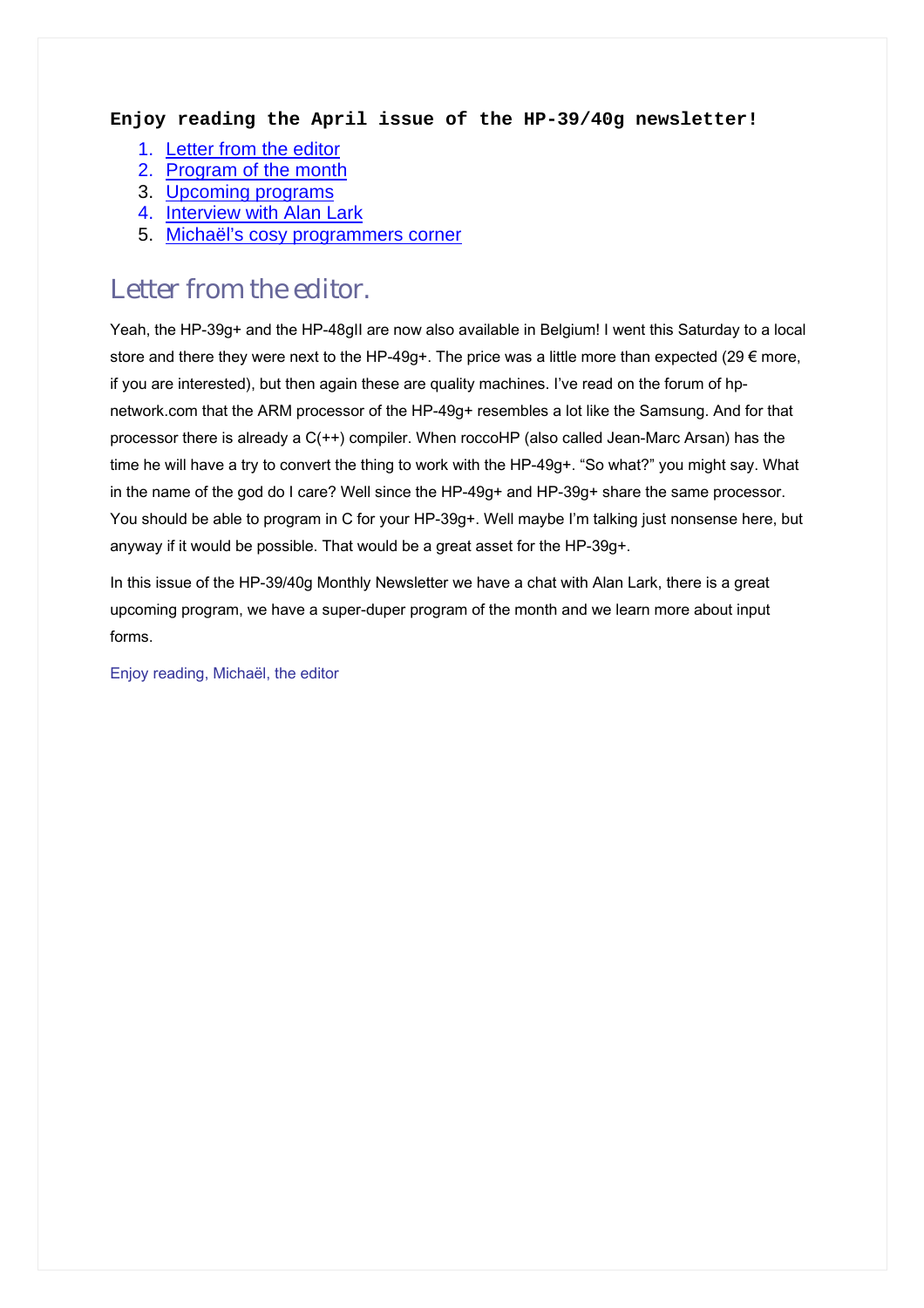## <span id="page-1-1"></span><span id="page-1-0"></span>Program of the month.

This month 'the program of the month' is U-Lib 0.0. In one of the first issues of this monthly newsletter it was rated as most wanted program. And today it's here…

But not in the form the author really wanted. He couldn't include all the functions he intended to. So that's the reason why it's version 0.0. U-Lib stands for Universal Library and includes important functions that a HP-Basic programmer could find useful. What to think about a fast and easy to use getkey. A hexadecimal  $\leftrightarrow$  decimal converter and such other routines. There are even a bunch of games included with U-Lib. An important asset from this library is that it is open source. What means you can check how a function works or include your own functions. However there are some disadvantages about U-lib too. There is a bug in the greyscale viewer (when you turn your calc off) and the .wav player doesn't allow other files than the one included (although with me the whole thing didn't work).Besides that this library is still worth the download.

#### Specs:

System: HP-39(+)/40g. Author: Noda Download where: [http://www.noda.online.fr](http://www.noda.online.fr/)  Site of the maker: [http://www.hp-network.com/HP40G/Library/U-Lib%200.0%20-%20BETA.zip](http://www.hp-network.com/HP40G/Library/U-Lib 0.0 - BETA.zip) 

### Upcoming programs.

Not much only one program by me. Battleship is coming to your HP-39/40g. Hopefully, somewhere in the near future.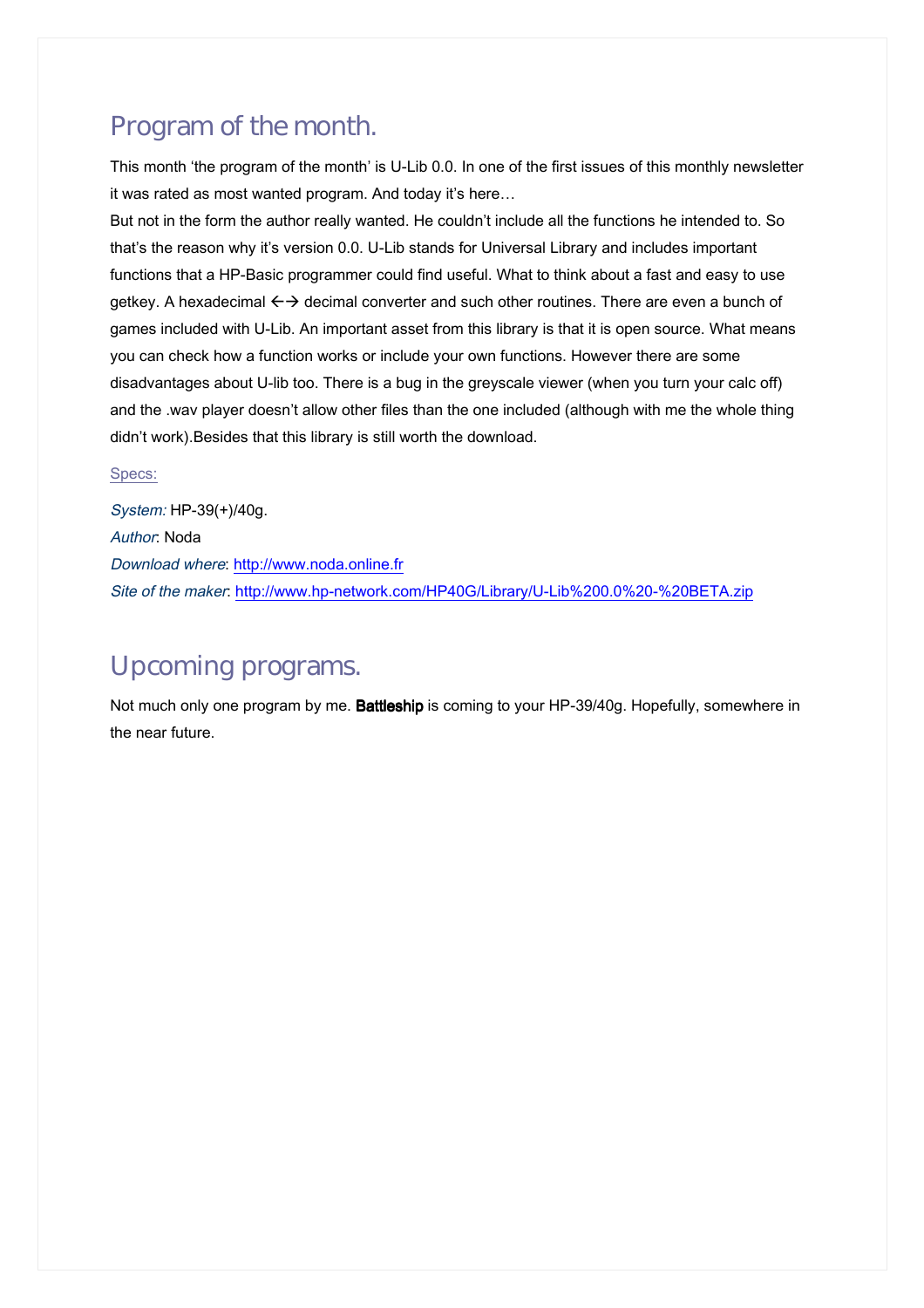# <span id="page-2-0"></span>Interview with Alan Lark.

| Interview |                                                                                                                                                                                                                                                                                                                                                                                                                                                                                                                                                                                                                                                 |  |
|-----------|-------------------------------------------------------------------------------------------------------------------------------------------------------------------------------------------------------------------------------------------------------------------------------------------------------------------------------------------------------------------------------------------------------------------------------------------------------------------------------------------------------------------------------------------------------------------------------------------------------------------------------------------------|--|
| Michaël   | How old are you, and what of education do you have?                                                                                                                                                                                                                                                                                                                                                                                                                                                                                                                                                                                             |  |
| Alan      | I'm 18yrs old, and currently studying a first year Science/Engineering double degree at<br>the university of western Australia.                                                                                                                                                                                                                                                                                                                                                                                                                                                                                                                 |  |
| Michaël   | Where do you live?                                                                                                                                                                                                                                                                                                                                                                                                                                                                                                                                                                                                                              |  |
| Alan      | I live in Perth, Western Australia.                                                                                                                                                                                                                                                                                                                                                                                                                                                                                                                                                                                                             |  |
| Michaël   | What calculators do you own?                                                                                                                                                                                                                                                                                                                                                                                                                                                                                                                                                                                                                    |  |
| Alan      | I own a 38g (which I accidentally found in an op-shop for \$3.00 <sup>(3)</sup> ) and a 39g.                                                                                                                                                                                                                                                                                                                                                                                                                                                                                                                                                    |  |
| Michaël   | What was the first program you ever wrote?                                                                                                                                                                                                                                                                                                                                                                                                                                                                                                                                                                                                      |  |
| Alan      | The first program I ever wrote was, believe it or not, a song of mine called looking back.<br>At that stage, I didn't know the frequencies for different notes, so I had to figure them<br>out manually, which took ages. My first complicated program was the original bang<br>game, which was similar to my game bang 2, but without the hills and with sticks for<br>cannons.                                                                                                                                                                                                                                                                |  |
| Michaël   | What do you use your calculator for the most?                                                                                                                                                                                                                                                                                                                                                                                                                                                                                                                                                                                                   |  |
| Alan      | Well, seeing as I'm not allowed to use a graphics as a first year at U.W.A., I haven't been<br>using my calculator much at the moment, but when I do, it's usually for programming, or<br>to check an answer to some horrible maths problem.                                                                                                                                                                                                                                                                                                                                                                                                    |  |
| Michaël   | Why did you start programming calculators and how did you learn it?                                                                                                                                                                                                                                                                                                                                                                                                                                                                                                                                                                             |  |
| Alan      | When I was in year 8, I remember seeing the older kids playing arkanoid and diamonds<br>on the bus. When I finally got my 39g in yr 10, I read the programming section straight<br>through. I basically taught myself how to program basic through practice. I recently<br>started trying to learn Sys-Rpl.                                                                                                                                                                                                                                                                                                                                     |  |
| Michaël   | Are there any programmers you admire?                                                                                                                                                                                                                                                                                                                                                                                                                                                                                                                                                                                                           |  |
| Alan      | I admire anybody who takes the time to write programs and aplets, and allows others to<br>use them and learn from them. In particular, I admire Noda, Lillian Pigallio, Jean-Yves<br>and yourself who have made so many great aplets (especially games) available. I also feel<br>the Jordi Hidalgo and Martin Lang have made great contributions to hp calculators.                                                                                                                                                                                                                                                                            |  |
| Michaël   | Are there any programmes you want to see on your calculator?                                                                                                                                                                                                                                                                                                                                                                                                                                                                                                                                                                                    |  |
| Alan      | I'm sure many of the readers will agree with me when I say that I'd like to see more<br>games available. Some different genres such as fighting games, rpgs and shooters would<br>be great. I would also really like to see a mig aplet or library, and some sampled sound.                                                                                                                                                                                                                                                                                                                                                                     |  |
| Michaël   | Any future projects?                                                                                                                                                                                                                                                                                                                                                                                                                                                                                                                                                                                                                            |  |
| Alan      | At the moment I'm not sure. I'd like to make some more games, and possibly a pc<br>program designed specifically to create programs for maths routines without a knowledge<br>of hp-basic. Maybe even a karaoke aplet.                                                                                                                                                                                                                                                                                                                                                                                                                          |  |
| Michaël   | What do you see for the future of HP?                                                                                                                                                                                                                                                                                                                                                                                                                                                                                                                                                                                                           |  |
| Alan      | As long as people continue to support the calculators, I'm sure that the community will<br>continue to grow. HP's new line of calculators is sure to attract the attention of budding<br>programmers, and the backwards compatibility with the older models should hopefully<br>keep current programmers interested. I don't think that many people realise just what<br>powerful tools the calculators are. The simplicity of hp-basic and the power of Sys-Rpl and<br>machine code, means that the calculators are extremely adaptable, and I believe that it is<br>for this reason that there is such continued interest in the calculators. |  |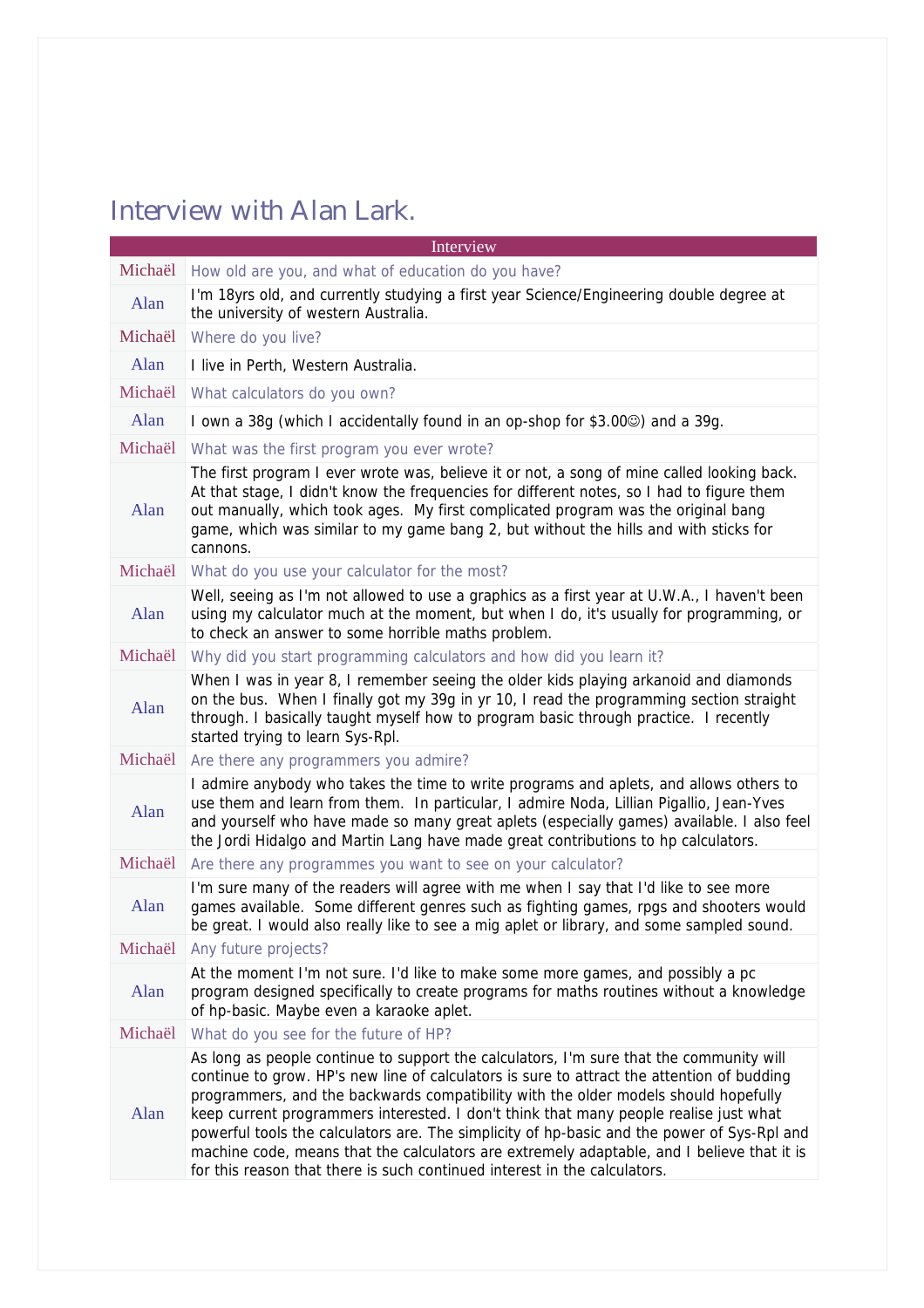### <span id="page-3-0"></span>Michaël's cosy programmers' corner.

This month is part 2 about input forms:

In this part we will learn how a user can select from a list of items that a programmer chooses for him. We are going to get strings from the user and we are going to use a check field. We have much to do, so let's start right away:

First we are going to start with getting the name of the user. For that we make a data field (like in the previous number) that accepts a string.

We start with defining the label. That means name of label, x-coordinate and y-coordinate. For the name "Name:" will do perfectly. X-coordinate will be ONE and y-coordinate TEN. Now for the field: there isn't a message handler so write: 'DROPFALSE. X-coordinate of the field will be BINT22 and the y-coordinate BINT8. Length of the field will be BINT78 and height as normal so BINT9. It's a data field so write ONE. Now we have to say that we may enter strings so write MINUSTWO. Standard mode will be used so write FOUR. Finally, the help string: "Enter your name." describes perfectly what we want the user to enter so write that. There is no choose data and no choose decomp so write MINUSONE DUP. Lastly, what would we want to have as reset and init value? Let's just have an empty string so write NULL\$ DUP. Your source should like this:

"Name:" ONE TEN 'DROPFALSE BINT22 BINT8 BINT78 BINT9 ONE MINUSTWO  $F$ OUR "Enter your name." MINUSONE DUP NULL\$ DUP

Now we are going to make the list field. Scroll up till you see "Name:" ONE TEN again. Write under that: "Choose toy: " ONE BINT24. Now scroll again down where we were the other time (NULL\$ DUP). Again for this new field there isn't a message handler, so write 'DROPFALSE. X-coordinate for this field will be BINT48 and y-coordinate BINT22. Length of this field will be BINT52 and height as normal so BINT9. Data fields are defined as ONE, but this field isn't a data field, it's a list field so now we have to write TWELVE. You might wonder how I know all this stuff. Well Sys-Rpl for the HP-39/40g looks a lot like the HP-48g/49g/49g+ (geez  $\circledcirc$ ),so you can just read some tutorials for these calculators. But anyway back to the subject. Now we have to define the allowed types. With List Fields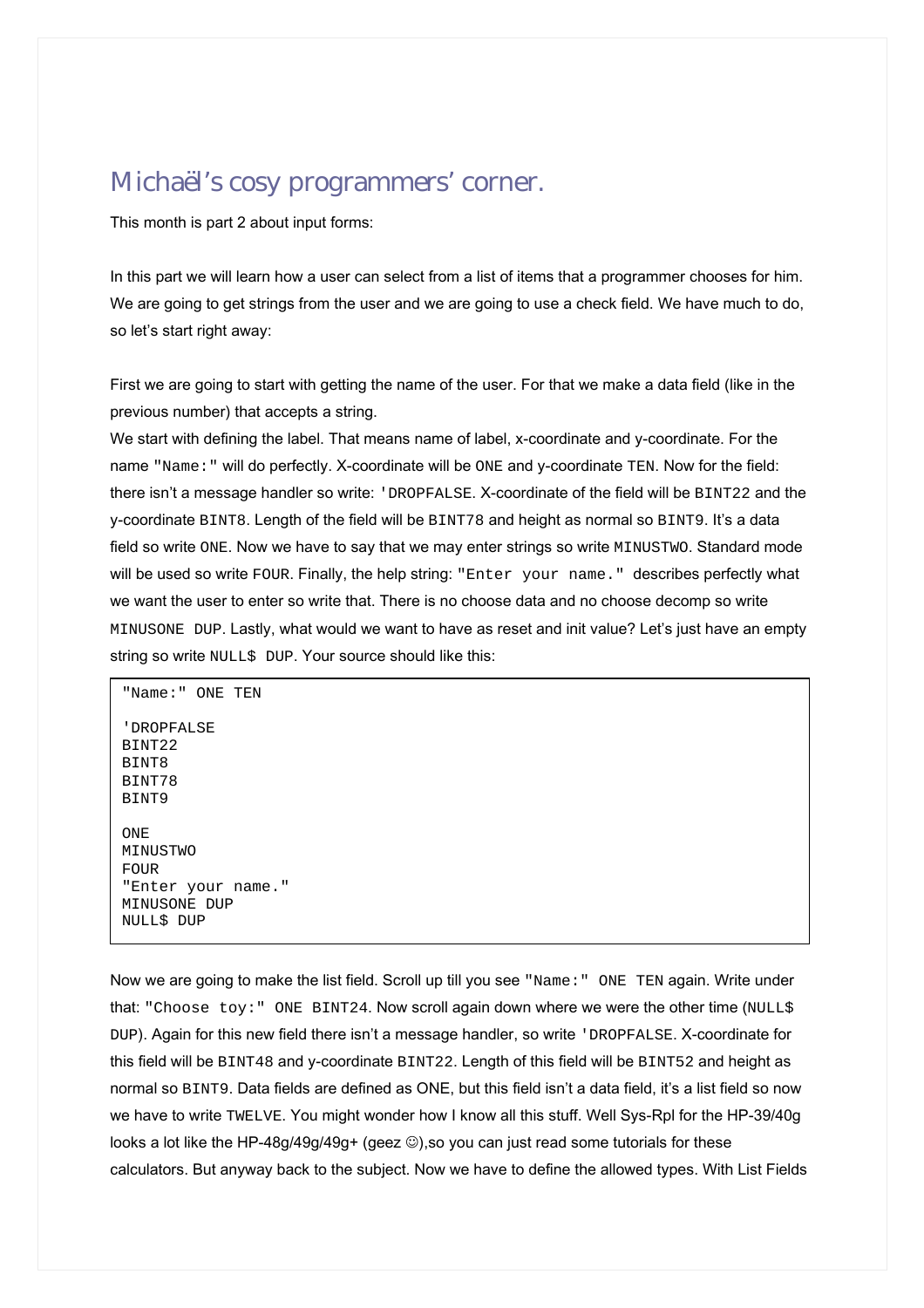that's always MINUSONE. That means there aren't arguments that we can enter. For decompiling we write BINT17. That says we will work with lists. Now we have to define our help string. "Choose the toy you want!" looks appropriate, so let's use that one. Now we have to define our chooseData and ChooseDecompile. You probably think now that it is MINUSONE DUP like usual, but you are thinking wrong. What? Yes, we have to write something different (that is those other 10% I was talking about in the last issue)! We have to define here what the user can select. So let's do that. To do that we must use lists and lists in lists. We make first our 1<sup>st</sup> list so write { Now we have to define our first option. That's again a list with two elements in it: the first one is a string which the user will see when he chooses and the second is the element you want to have. After the input form is ended (when the user presses OK) whole the 'your option you have chosen' list is put on the stack. So write  $\{-\mathbb{R}^n\}$ car" "a car"  $\}$ . Note that whole this list will be dropped when the user chose a car. Now as second choice I want a teddy bear. The same string as second element. So write { "A teddy bear" "a teddy bear" }. As a third option I want to see doll as a choice and again the same as second element. So write:  $\{$  "A doll"  $"$  a doll"  $\}$ . That's all for the options the user can choose so let's end our first list with }. For ChooseDecompile we write: SEVENTEEN. Now for our reset value and initial value we write: { "A car" "a car" } DUP. Your source should look like this:

"Name:" ONE TEN "Choose Toy:" ONE BINT24

```
"Enter your name." 
MINUSONE DUP 
NULL$ DUP 
'DROPFALSE 
BINT48 
BINT22 
BINT52 
BINT9 
TWELVE 
MINUSONE 
BINT17 
"Choose the toy you want!" 
{ 
        { "A car" "a car" } 
       \{ "A teddy bear" "a teddy bear" \}\{ "A doll" "a doll" \}} 
SEVENTEEN 
{ "A car" "A car" } 
DUP
```
Now scroll back up to our 'label section' as we want to display "cash?" on coordinates (1,38). Write: "Cash?" ONE BINT38. So the beginning of our source looks like this:

```
* labels 
"Name:" ONE TEN 
"Choose Toy:" ONE BINT24 
"Cash?" ONE BINT38
```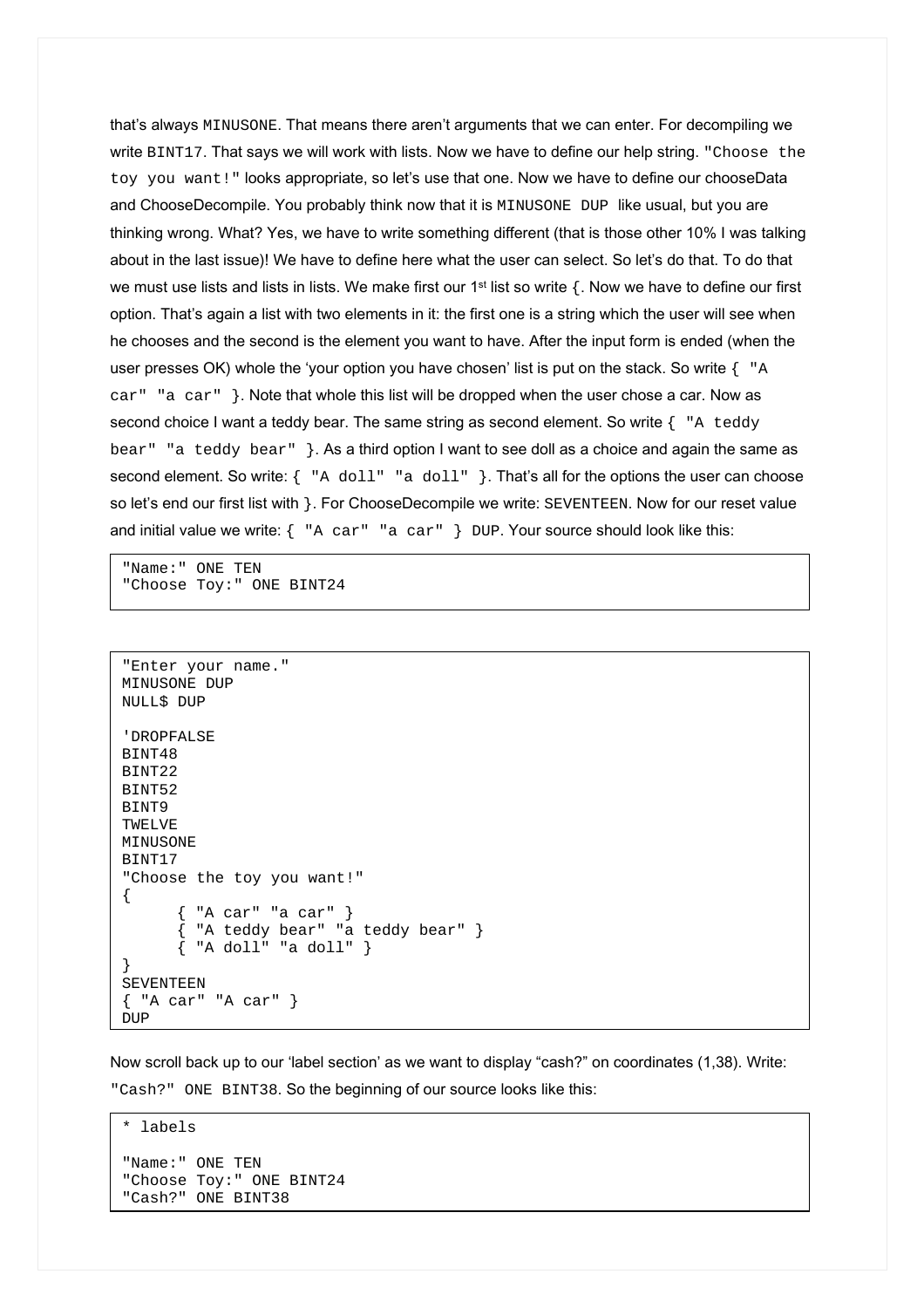Now scroll back down. Again there isn't a message handler. So write: 'DROPFALSE. Display the check field on (22, 36). Write BINT22 BINT36. Length of a Check field is always SIX. And the height is as normal so NINE. Now we have to define it's a check field. To do that write: BINT32. Again there aren't elements which the user can enter so write MINUSONE. There is also no decompiling so write: DUP. For the help string: "Do you want to pay cash?". No ChooseData and no ChooseDecompile so write: MINUSONE DUP. Now for the reset and initial value we have to write a Boolean value (True or False). We don't want the option to be initially checked. (Incidentally, it's called a checkfield because the Americans call a 'tick'  $\checkmark$  a check.) So write: FALSE DUP. But we are memory friendly so instead write: FalseFalse. With that last command we save 2.5 bytes! Now we are almost done with our input form. We only have to write how many fields and labels there are. The message handler for the whole input form (=none). The title. The command to make the input form. And the routine for when the user presses cancel. But we all seen that in the previous issue so I won't repeat that here again. Anyway the whole source + some extras

```
* labels 
"Name:" ONE TEN 
"Choose Toy:" ONE BINT24 
"Cash?" ONE BINT38 
* fields 
'DROPFALSE ( no message 
handler ) 
BINT22 
BINT8 
BINT78 
BINT9 
ONE 
MINUSTWO 
FOUR 
"Enter your name." 
MINUSONE DUP 
NULL$ DUP 
'DROPFALSE 
BINT48 
BINT22 
BINT52 
BINT9 
TWELVE 
MINUSONE
BINT17 
"Choose the toy you want!" 
{ 
         { "A car" "a car" } 
       { "A teddy bear" "a teddy bear" } 
      \{ "A doll" "a doll" \}} 
SEVENTEEN 
{ "A car" "a car" } 
DUP
```